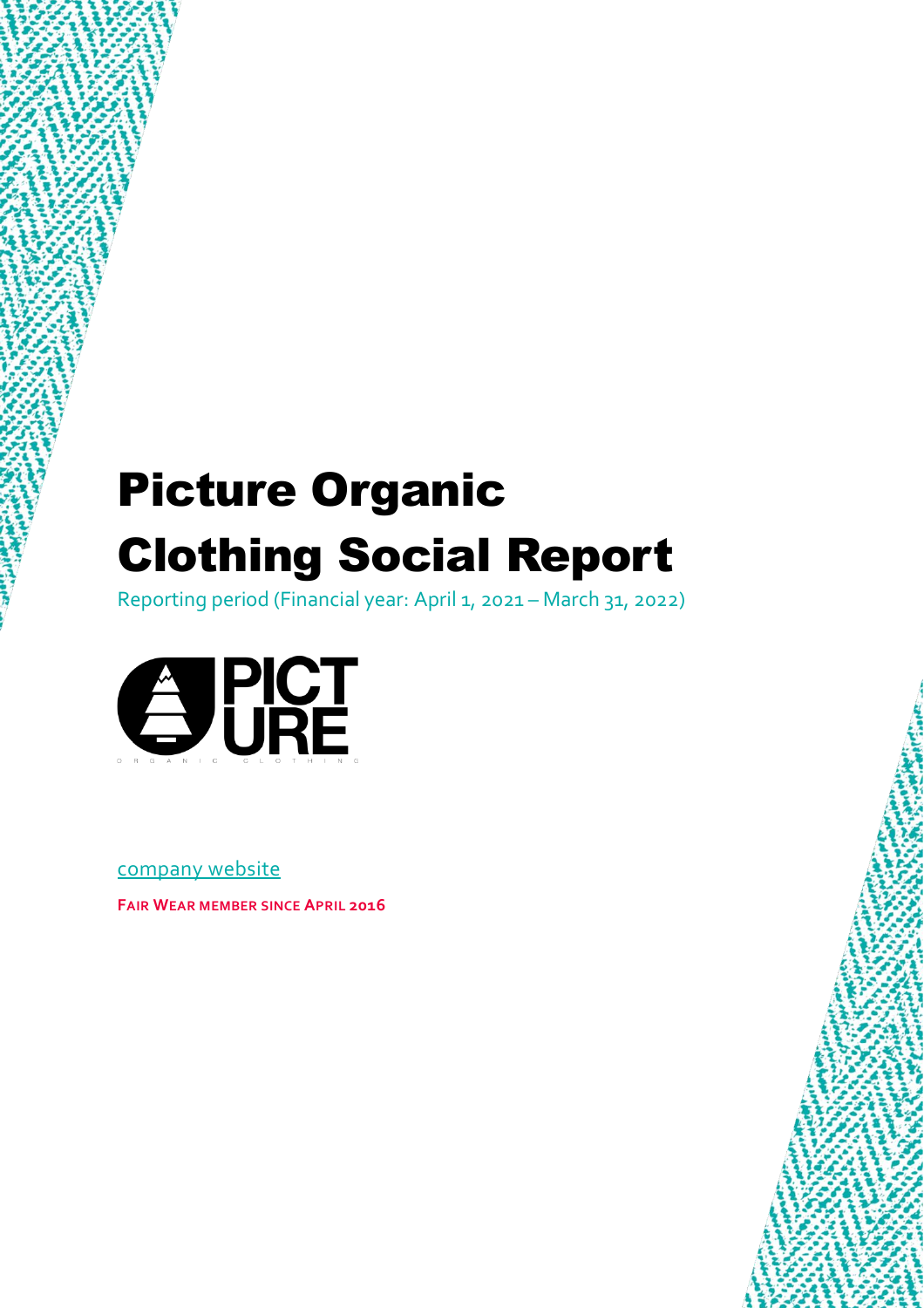### Table of contents

|                                                                  | 3    |
|------------------------------------------------------------------|------|
|                                                                  |      |
|                                                                  |      |
|                                                                  |      |
|                                                                  |      |
| Integration of monitoring activities and sourcing decisions<br>5 |      |
| Coherent system for monitoring and remediation 6                 |      |
|                                                                  |      |
|                                                                  |      |
|                                                                  |      |
|                                                                  | 11   |
|                                                                  | 11   |
|                                                                  |      |
|                                                                  |      |
|                                                                  |      |
|                                                                  | $12$ |
| Transparency & communication _______________                     | 12   |
|                                                                  | 12   |

| <b>Corporate Social Responsibility</b> | 12 |
|----------------------------------------|----|
|                                        |    |

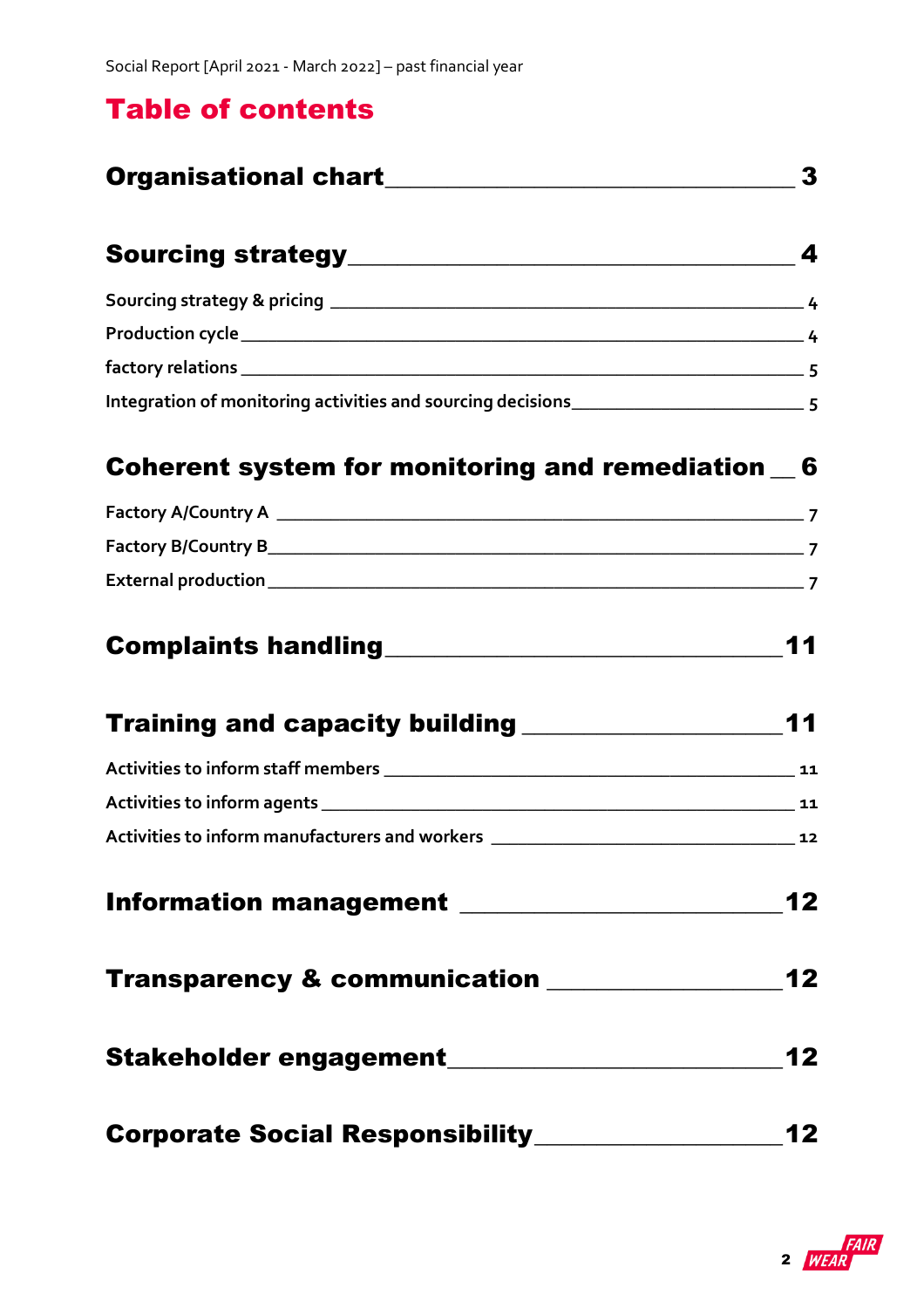# Picture Organic Clothing Social Report

NOTE: Under each question, please focus on the improvement that has been realised in the previous financial year. Given that the report will be published on the website, delete the parts where we explain the question/description.

# <span id="page-2-0"></span>Organisational chart

See attached document.

# Summary: 2021 goals & achievements

Over the last year, Picture has greatly advanced our social mission. We feel that it is equally important to implement this mission alongside our environmental mission. This last year we have tried, actualized, and evaluated different actions to support people involved with making Picture products.

At the Picture offices, we take time to care for and support our employees – to make sure all staff feel physically and mentally safe at work and in their homes, too. This is what we want the workers across our supply chain to experience. The 8 Code of Labor Practices, from Fair Wear Foundation (FW), are our guidance to this. Our work with FW is key to our social mission, as illustrated by Julien Durant, one of our co-founders...

"At Picture we want our customers to know that they buy products which come from ethical productions. FW help us to make sure that our promise is respected, and they push us to always move forward for a better and more ethical production in this world."

Progress that we have made in our 2021 financial year:

- 1. Strengthened our Corrective Action Plan (CAP) follow up with suppliers
- 2. Implemented and improved our due diligence practice to evaluate new potential suppliers
- 3. Mapped risks related to the garment industry across our production countries

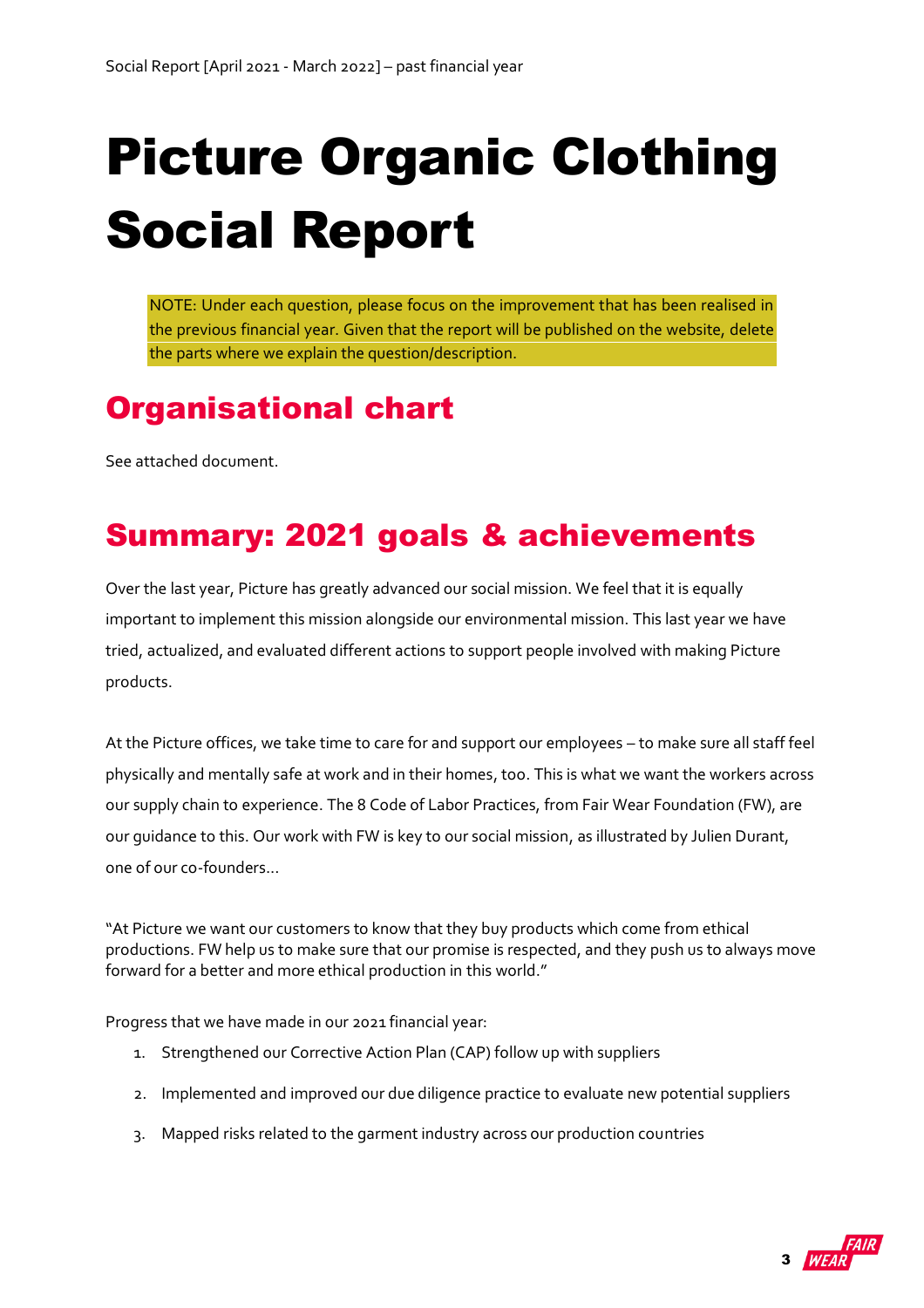- 4. Crafted and shared a Code of Conduct
- 5. Collaborated with different brands, whether within the FW network or outside

Places where more progress could have been made in our 2021 financial year:

- 1. Moving forward on setting a target wage to achieve living wages at production locations
- 2. Systematically following up on covid issues
- 3. Drawing a connection between product pricing and wages
- 4. Tightening up our sourcing strategy, particularly looking at tailend suppliers

# <span id="page-3-0"></span>Sourcing strategy

### <span id="page-3-1"></span>SOURCING STRATEGY & PRICING

Our sourcing strategy is based on combination of social standards, environmental aspects, quality assurance, product development and pricing. We aim to balance all these factors and then make a decision that is best for Picture and the supplier. This means that sourcing decisions are made across internal departments – sustainability team, product team, development team and external sourcing agents. The strategy starts with the need from the product side. After defining that, we move onto our due diligence policy. In this process, we look into the current practices, audits, certifications and standards that the supplier has. From this, we can see where and how our supplier may need to improve. This due diligence gives us insight on social and environmental aspects. Then, we evaluate it against our current supply chain and the risks of the production country. This eventually leads to a sourcing decision. Our hope is that sourcing strategy allows us to grow and maintain long-term relationships with suppliers.

### <span id="page-3-2"></span>PRODUCTION CYCLE

We have 2 collections per year, spring/summer and fall/winter. Some suppliers produce for both collections and some for only one season. For each collection, we forecast orders and inform the supplier so they can properly plan. Additionally, at our main supplier Lilian and others, we do preorders to ensure appropriate manufacturing time. We place orders in a way that allow suppliers to produce within reasonable working hours and we also try to produce in the off-season as to not add more stress during peak season.

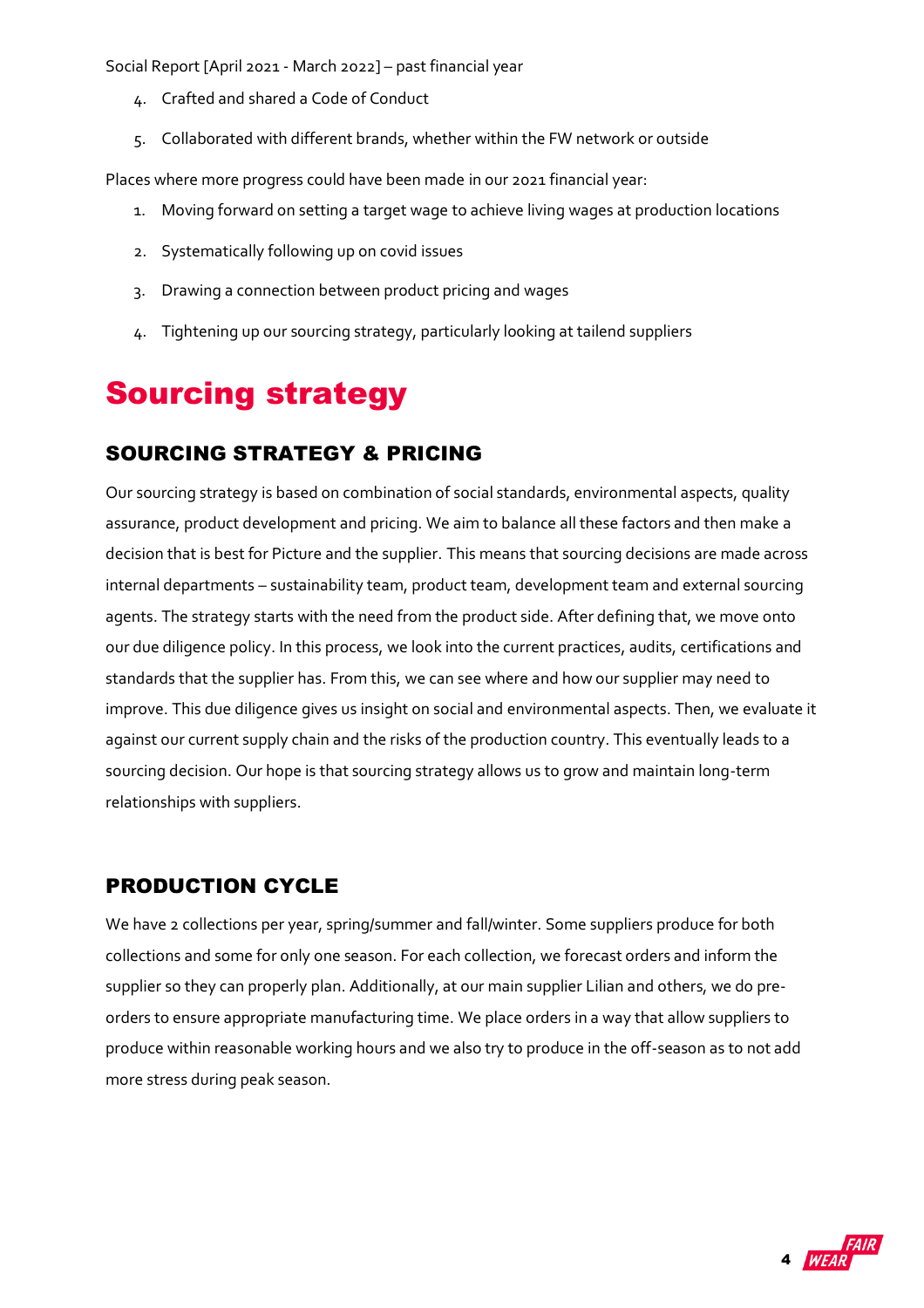"We ask each of our factories for a deadline to send them the PO (purchase order) to reach the ETD (the date where the products leave the factory) requested before our bi-annual sales meeting. From this information, we can reduce the time of shipment to the first retail introduction of each products. For FW season, for our outerwear products, the product line managers and the co-founder book the fabrics in the beginning of October in order to help the factory start as soon as possible and plan their capacity." – Adeline Leservoiser, supply & planning manager

### <span id="page-4-0"></span>FACTORY RELATIONS

We have started to work with new suppliers in the last year: Riviera Creations and Ticket to the Moon. With each new supplier, we followed our due diligence process and learned about Riviera Creations and Ticket to the Moon in terms of social and environmental standards. Now, we have a clear, transparent and strong relationship with the supplier management that if issues pop up in the future, we feel trust to improve upon these together.

This year we added new tailend suppliers, while this was necessary from a business perspective and we did our due diligence, it does spread out our leverage and ability to improve working conditions at a supplier.

Lastly, we terminated a relationship with the follow suppliers: ZPlus Limited in China and Saratoga in India. We have an internal guidance document for exiting a supplier as well as advice from Fair Wear.

### <span id="page-4-1"></span>INTEGRATION OF MONITORING ACTIVITIES AND SOURCING DECISIONS

Participating in FW requires thorough knowledge of how every supplier works, of potential subcontractors, of payment systems, and more to ensure compliance with the 8 Code of Labor Practices. In the last year, our monitoring activities have shaped our sourcing strategy in the following ways. One, since we started to monitor risks closer, we are more aware of garment industry violations per country and can better decide which countries we would like to work in. Two, we understand better what it means to build a relationship and how to take these factors into account when looking for a new source. Three, this year did bring up serious issues with some of our suppliers on the topics of wages and transparency. We had to think to ourselves what makes an issue serious enough to possibly leave the supplier; this influences our sourcing practices for the future.

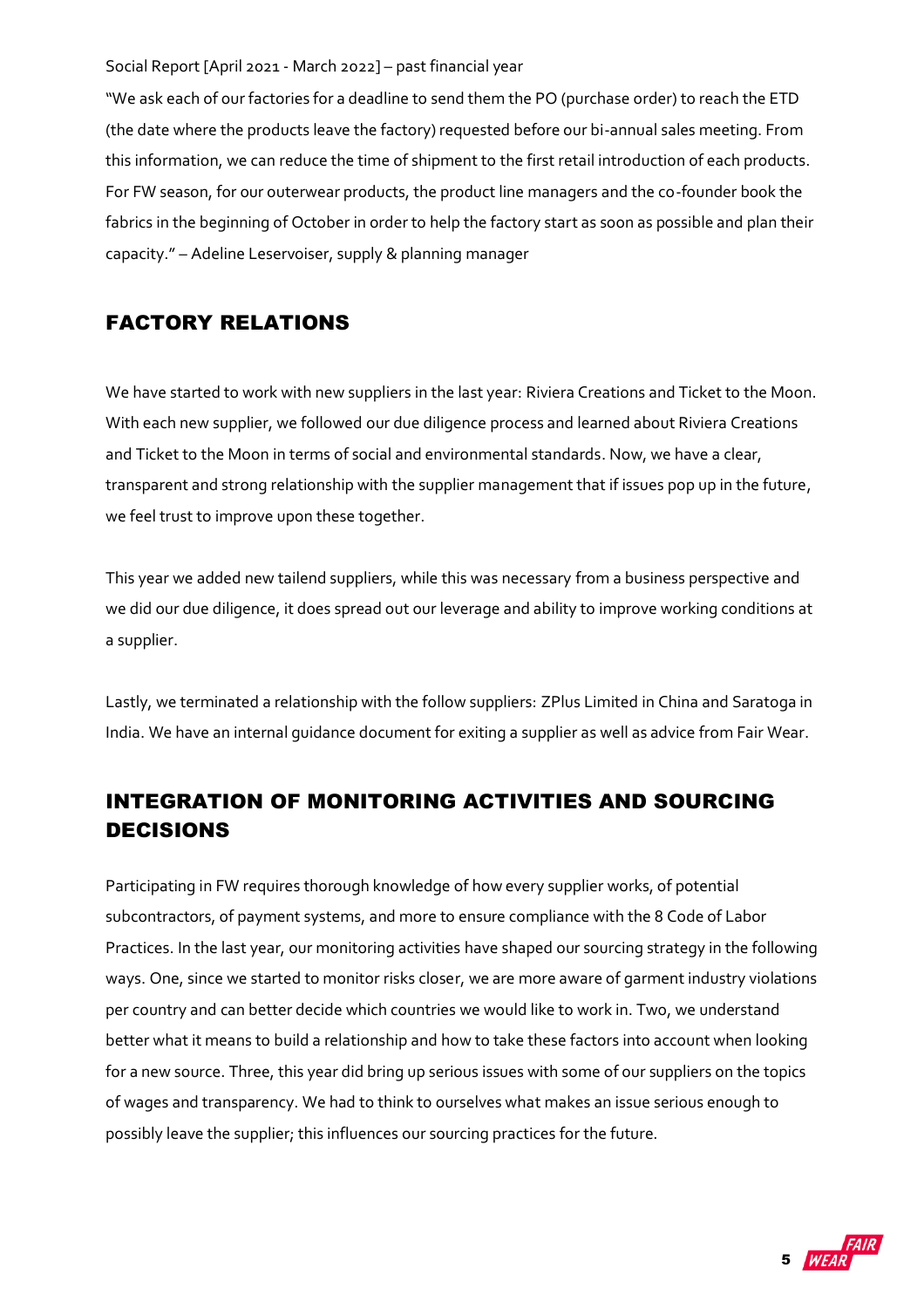# <span id="page-5-0"></span>Coherent system for monitoring and remediation

Our main systematic activity to monitor our supply chain is our Corrective Action Plan (CAPs). We have an excel file that lays out the issue, the remediation and the timeline. Then, possibly with other brands that produce at that same supplier, we send the CAP to factory management or HR team. They have any opportunity to comment on the feasibility and how they plan to address the issues. Over the next months, there is back-and-forth between Picture and the supplier on what progress has been made. In these steps, we commonly ask for photo/video verification, especially in the last year when we could not visit due to covid. An example illustrates this process the best. In fall 2021, our main supplier Seyfeli had an audit. After receiving the results, Picture wrote out a CAP based on the identified issues like overtime or missing letter of approvals from governmental ministries. We share this CAP with Fond Of, another FW brand that works at Seyfeli. Fond Of gave some feedback before we sent it to Seyfeli, who then immediately begun to make effort. About a month later, Seyfeli sent us a progress report. This example is ideal; nonetheless, it shows how our monitoring system functions.

Our other formal monitoring tools are the Basic Health & Safety Check, the production questionnaire, country update webinars from Fair Wear and general communication with the supplier. The later can be a more informal method. Often, we have calls with our suppliers or emails or WhatsApp, where we can check in with what is happening on the factory floor. This informal method allows us to cross reference the more "formal" data as well as build trust with our partners.

For a monitoring overview, we have a risk analysis document. This analysis goes through the 8 Code of Labor Practices and states the current situation in the production country related to that code. Our risk analysis is updated frequently based on new audits, new multistakeholder reports and general news. Additionally, it is in 2 formats. First, we have an excel that goes in depth on each risk in terms of severity, scale, and likelihood. Second, we have a (private) google maps where if you scroll over a country, the risks pop up. This later document is made for Picture staff to use because it is more tangible and relevant.

Between the specific CAPS and the general risks, we can say the most important priorities throughout our supply chain are…

1. Fixing occupational health & safety issues

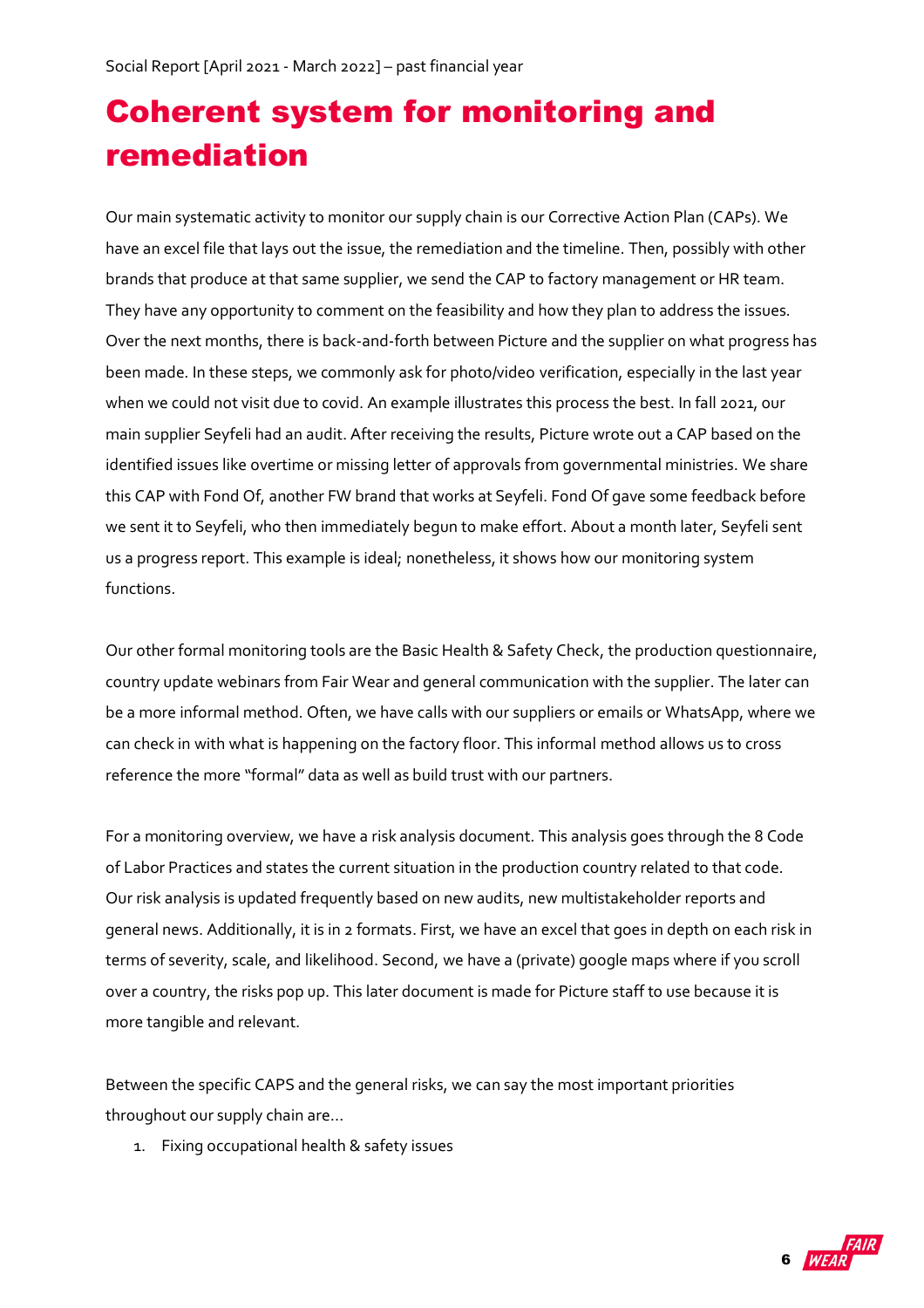- 2. Transparency between management & employers and between management & brands (us)
- 3. Wages

The next section will go through updates per country, per factory. If a supplier is left blank, it is not negative. It means we have a stable relationship with them that includes normal follow-up.

#### *HK Love Fashion International/ China*

This is a small supplier for us; nonetheless, we stay in touch with them through our sourcing agent. This year, we had to update the worker information sheet they had, then workers know the 8 Code of Labor Practices and where to call if they have an issue. They also filled our covid survey so we could monitor the situation.

#### *Meroson Garment/ China*

This is a small supplier for us; nonetheless, we stay in touch with them through our sourcing agent. We have an active CAP with them, and they also filled our covid survey so we could monitor the situation.

#### *Xiamen Feeling Tex & Gar/ China*

This is a small supplier for us; nonetheless, we try to keep updated through our sourcing agent.

#### *Yutian Import & Export Co./ China*

This is a small supplier for us; nonetheless, we stay in touch through our sourcing agent. They also filled our covid survey so we could monitor the situation. We learned more about the supplier through our Basic Health & Safety Check.

#### *Wujiang Kaiyue Textile Co./ China*

This is a small supplier for us; nonetheless, we try to keep updated through our sourcing agent. They also filled our covid survey so we could monitor the situation.

#### *Mlife International Co./ China*

This is a small supplier for us, yet we do have 9% leverage there. We learned more about this supplier through our Basic Health & Safety Check. They also filled our covid survey so we could monitor the situation.

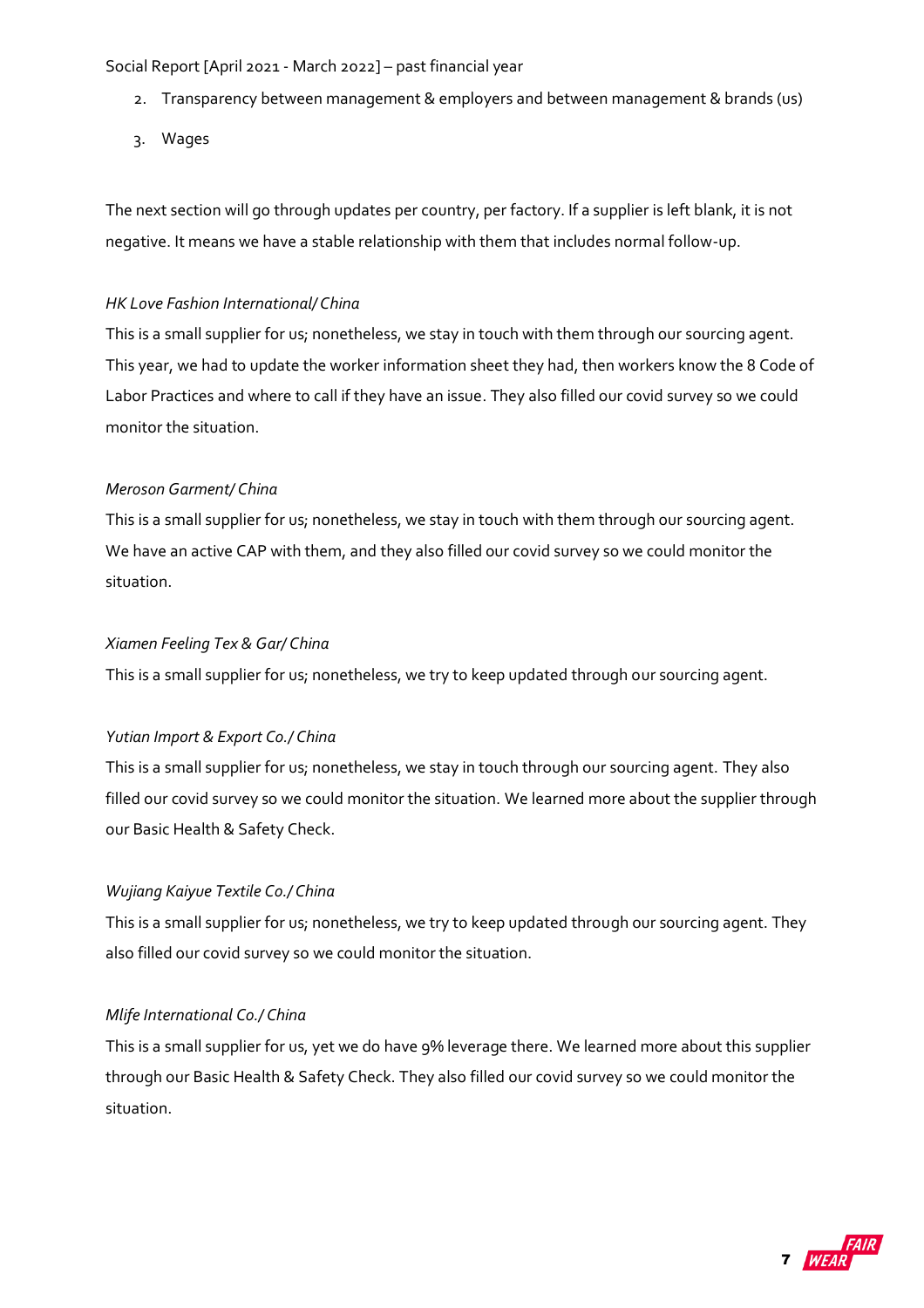#### *Lilian/ China*

At the end of our last financial year (2020-2021), there was a FW audit in March 2021. The follow up and remediation happened all in the 2021-2022 financial year. Lilian and Picture have had continuous back-and-forth on the CAP and addressing the issues within a certain timeline. This has happened through both live meetings, emails, and photo verification. In the year, we facilitated more open conversations on wages, attendance records and overall transparency. It felt like we have made steps in terms of social dialogue even if it didn't directly translate to concrete action. We think this is okay because they are long-term partner and progress takes time.

Additionally, we met with Millet about their relationship to Lilian, shared our CAPs and other data like on subcontractors and wage structures. This collaboration is significant because we can then crossreference information that we both receive and if we want to do a training program together, it is an option.

Lastly, on covid, Lilian updated us through our covid surveys and informally during our video calls.

#### *Atelier Cenyo/ France*

We have a solid relationship with this supplier, due to being in our home country, ease of same language and being a low-risk country. We stay updated on them through direct communication. They also filled our covid survey so we could monitor the situation.

#### *Allure Fashion/ India*

We got to know Allure Fashion better this year in many ways. One, through the covid survey, we learned how they are handling the situation in India. Two, they filled out a Basic Health & Safety Check, even made a little PowerPoint presentation to demonstrate all their safety measures. Three, they openly shared payslips with us that we got FW to check. We can conclude that the management at Allure is open and trustworthy.

When heatwaves were happening in India from March 2022 on, we checked in the parent company of Allure Fashion and Riviera Creations. We wanted to know how they and their employees were doing in this heat and if they needed any support. The response was that they were not in the worst of the heatwave.

#### *Riviera Creation/ India*

This is a new supplier for us although they are under the same parent company as Allure Fashion. Before ordering, we introduced the brand, our expectations, FW and our due diligence process. Riviera Creation promptly answered all our questions and provided evidence. After approval, we sent the production questionnaire, the Basic Health & Safety Check and a worker information sheet to

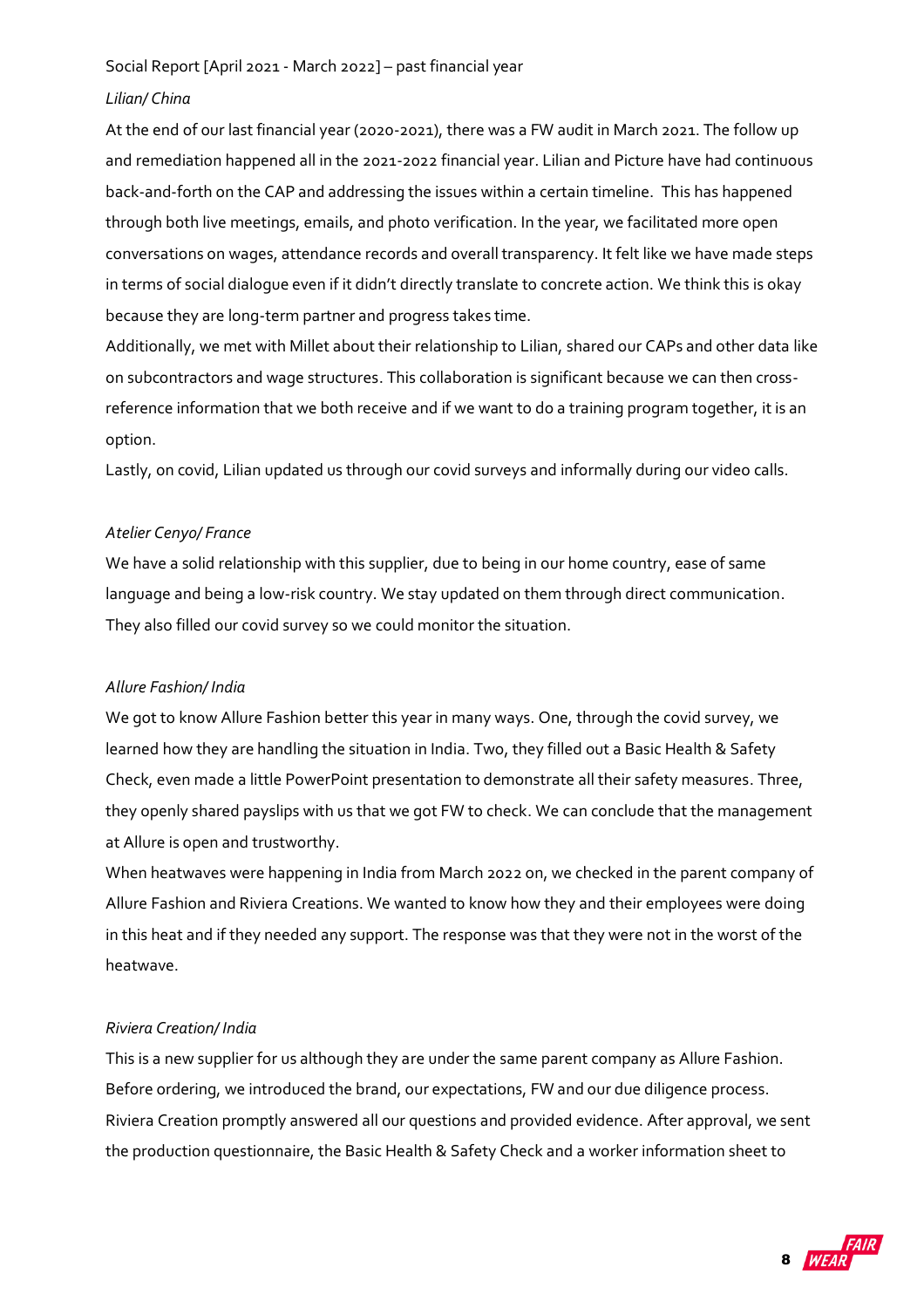post. We also received payslips from Riviera Creation, which we got checked by FW. Same as with Allure, they made a PowerPoint presentation to show all their safety measures. They also filled our covid survey so we could monitor the situation.

#### *PT Seyon/ Indonesia*

Our relationship with PT Seyon grew a lot over the last year. First, we had CAP follow up with them based on a 2020 audit. A new CAP was created based on a WRAP audit in December 2021, now we are working together on that. In October 2021, we did a Basic Health & Safety check with them through videos ad photos. Additionally, PT Seyon keeps us updated with their covid situation, openly sending us their vaccination files as well as filling out the covid survey.

Last brand performance check found a non-compliance to pay legal minimum wage because of lockdown, the Indonesian government accepted payments below legal minimum wage as a way to keep businesses in business. This persisted through 2021 and into 2022 although there was a national increase in wages in Indonesia. In January 2021, we have begun to address this wage issue with Seyon management, FW, and through the FW Indonesia country manager, the local trade union too. We have decided to pay back the missing wages; however, this action will be completed in our current financial year 2022-2023.

#### *Ticket to the Moon/ Indonesia*

This is a new supplier for us and part of a collaboration. Still, we performed our due diligence process, we have a production questionnaire, they filled in a Basic Health & Safety Check, and posted a worker information sheet. Through the Basic Health & Safety Check, we learned that a fire drill hasn't happened recently. Ticket to the Moon immediately addressed this and sent us photo verification.

#### *St. Malo Exports/ Mauritius*

While this is not a new supplier, we decided to do our due diligence process with them in order to learn more. Through this process, we got a WRAP audit and could start a CAP. We also did a Basic Health & Safety Check with them. Overall, we got to establish a direct relationship with the management. They also filled our covid survey so we could monitor the situation.

#### *Dienwell Co./ Taiwan*

With this supplier, we stay updated through our sourcing agent. This year, we found out more about Dienwell through the Basic Health & Safety Check and what the inside of Dienwell looks like. They also filled our covid survey so we could monitor the situation.

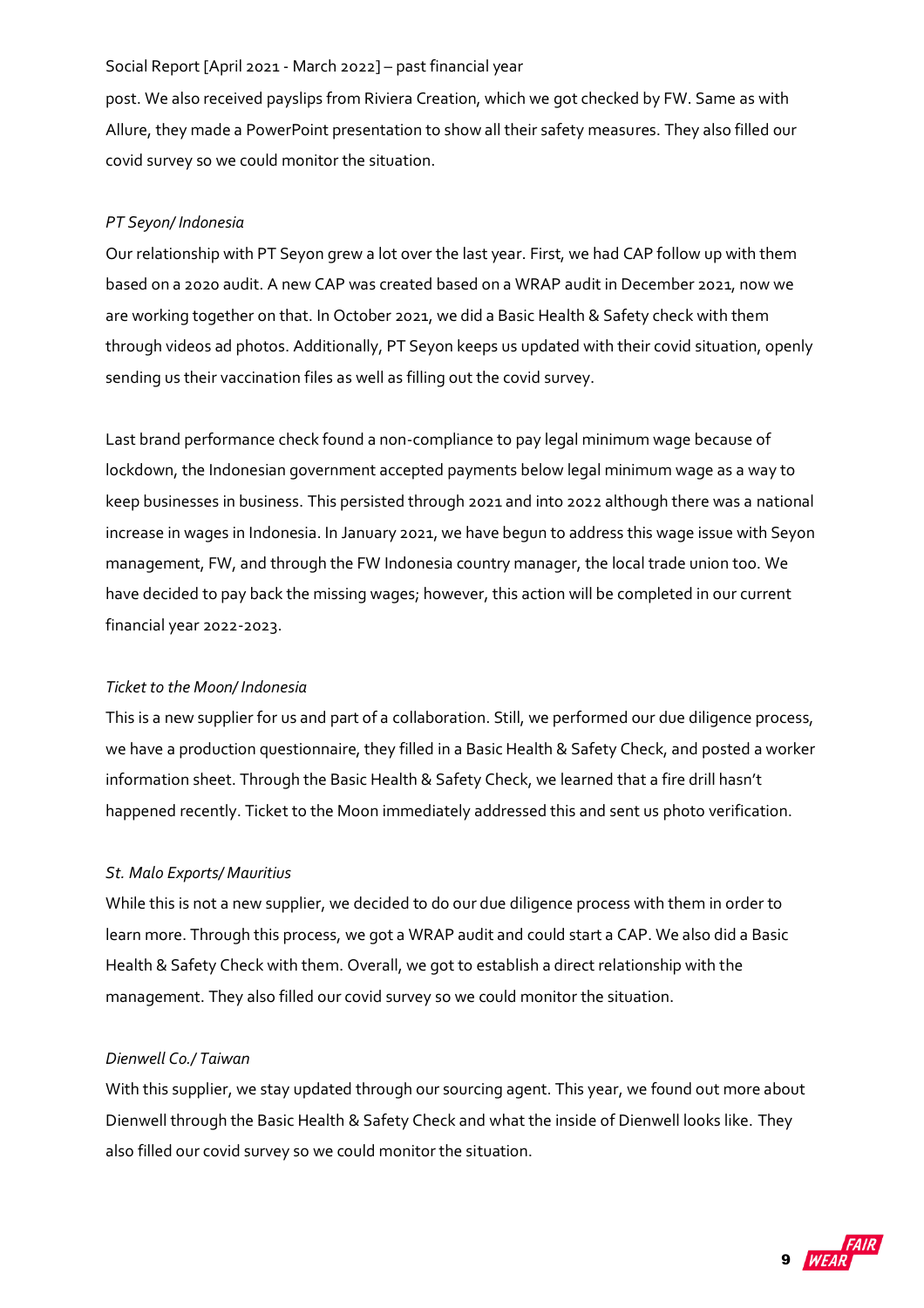#### *Shin Lan Sports/ Taiwan*

They also filled our covid survey so we could monitor the situation.

#### *Sheico Group/ Viet Nam*

With this supplier, we stay in touch through our sourcing agent. During the last year, we learned about their handling of the covid situation through the covid survey. Additionally, during summer 2021, there was an intense covid lockdown in Viet Nam that greatly impacted the garment industry and its workers. We tried to stay in communication with them and how workers are receiving pay. Also, we have an active CAP for Sheico. At the end of this financial year, we received a SMETA social audit that we built into our current CAP; however, the follow up is happening now in the new financial year.

#### *Flexfit/ Viet Nam*

With this supplier, we also stay in touch through our sourcing agent. During the last year, we learned about their handling of the covid situation through the covid survey. Additionally, during summer 2021, there was an intense covid lockdown in Viet Nam that greatly impacted the garment industry. To monitor this situation, we received confirmation that legal minimum wage was being paid to workers and received images of safety measures to confirm distancing. We have an active CAP that Flexfit has followed up on. Over the last year, we have addressed issues by learning about their employee protection policy, general management policy and recruitment policy.

#### *Shilla Bags/ Viet Nam*

With this supplier, we stay in touch through our sourcing agent. We share this supplier with Equip Outdoor, who is another FW brand. During the intense summer lockdown, we were able to share information and keep updated on Shilla through this collaboration. Alongside this monitoring, we also were receiving news through our covid survey. Additionally, we have a CAP shared with Equip Outdoor, Mammut and Oberalp where many of the issues have been addressed.

#### *Seyfeli/ Turkey*

This is one of our main suppliers and we have a strong, long-term relationship with them. This year, Seyfeli was audited in October 2021. This audit found some months of excessive overtime, leading Picture to evaluate our internal purchasing practices. We learned more about production capacity and Seyfeli's growth goals. This will allow us to better plan and forecast our collections. Additionally, with the audit, we created a CAP that we shared with Fond Of, another FW brand. This CAP is actively

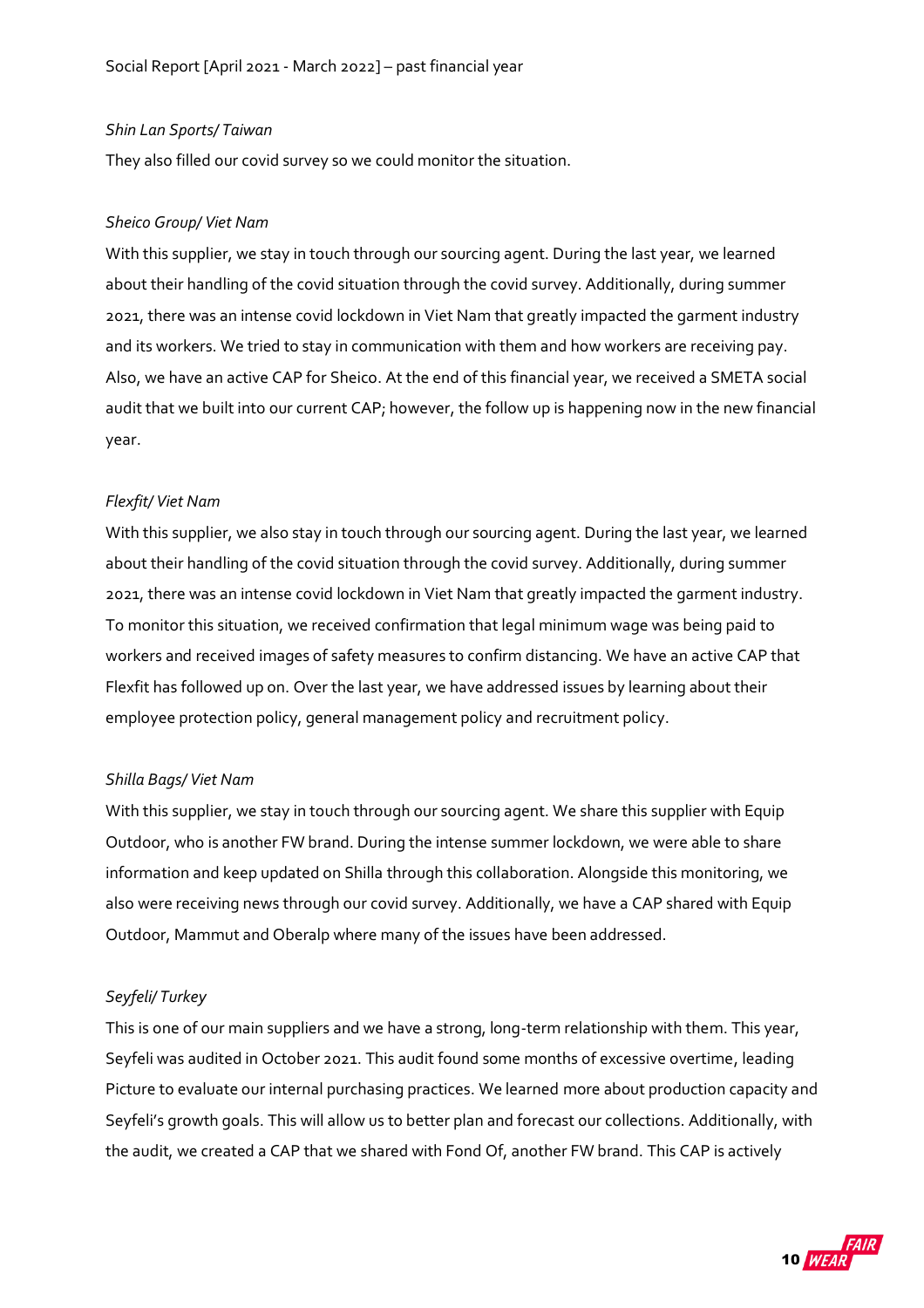being worked on. In the last year, we addressed an issue found in the last brand performance check and we now have a signed subcontractor transparency agreement. Lastly, we stayed updated on covid through our survey but also through informal means like in video calls and chats.

#### *Comfysocks/ Portugal*

Comfysocks is in a low risk country. in November 2021, we did a Basic Health & Safety Check with them; to which, we learned that there is not an eyewash station. Comfysocks immediately addressed this by installing one. They also filled our covid survey so we could monitor the situation. Additionally, when a drought hit Portugal, we checked in the management to see if it is affecting them and affecting orders. This is important because delays can cause extra pressure in the system and lead to excessive overtime.

## <span id="page-10-0"></span>Complaints handling

No formal complaints were handled this year.

# <span id="page-10-1"></span>Training and capacity building

### <span id="page-10-2"></span>ACTIVITIES TO INFORM STAFF MEMBERS

Florian Palluel, sustainability manager, trains Picture staff (new and old) and the sales agents (external) on the environmental and social commitment of the company during the bi-annual sales meetings. He discusses FW and our social mission.

In the last year, Gillian Rosh, social compliance lead, has led informal explorative discussions into how each internal department interacts with our suppliers. Labor rights and social standards were the centerpieces of these talks. This made team members more aware of FW and has structured a game plan as to how to do future trainings and where gaps in knowledge may be.

There was a training on our due diligence process for sourcing agents, product managers and development team.

### <span id="page-10-3"></span>ACTIVITIES TO INFORM AGENTS

As mentioned before, sales agents are informed at the bi-annual sales meetings.

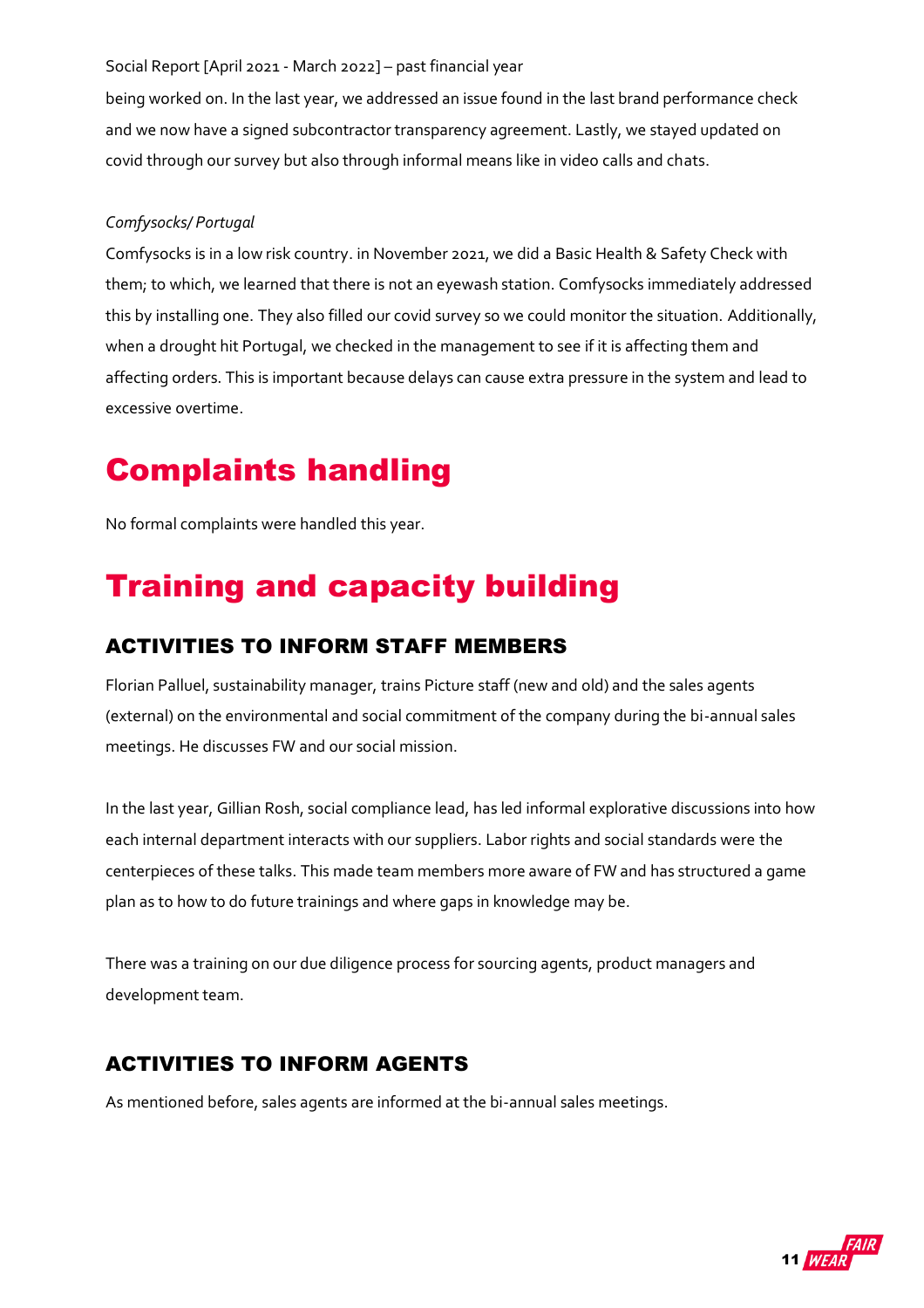### <span id="page-11-0"></span>ACTIVITIES TO INFORM MANUFACTURERS AND WORKERS

This year we did not do any workplace trainings at our suppliers. Our main supplier Lilian did say they did some trainings on labor rights.

## <span id="page-11-1"></span>Information management

For our CAPs, we have one excel file with one sheet per supplier with an active cap. We also use excel for due diligence process, risk analysis, tracking legal minimum wage, covid monitoring, and general factory follow up (addresses, certifications, other brands there, trade unions active, etc.). We have a google maps with all production locations including subcontractors. These files are shared between Picture team members where necessary.

### <span id="page-11-2"></span>Transparency & communication

When relevant and appropriate, we talk about our supply chain and FW on our social media and website.

## <span id="page-11-3"></span>Stakeholder engagement

We partner with different non-profits around Europe and the world to make a positive impact. These partnerships are in complement to our work with FW; all information can be found **[here](https://www.picture-organic-clothing.com/en/protect/)**. One worth mentioning is Fashion Revolution, whose mission is closely aligned with FW. We participate in Fashion Revolution week every year amongst other campaigns.

This year, through the FW country manager for Indonesia, we have become engaged with TSK-SPSI trade union. Their involvement is key to helping us address the wage issues at Seyon.

Additionally, indirectly, we work with other organizations like Better Works, SMETA and WRAP. Our suppliers use these to audit themselves.

### <span id="page-11-4"></span>Corporate Social Responsibility

Sustainability, ecologically-focus mission, impact-driven, etc., whatever you want to call it, it is at the heart of Picture does. It's too much to fit on this social report so check out our website and social media to get a clear picture (of Picture).